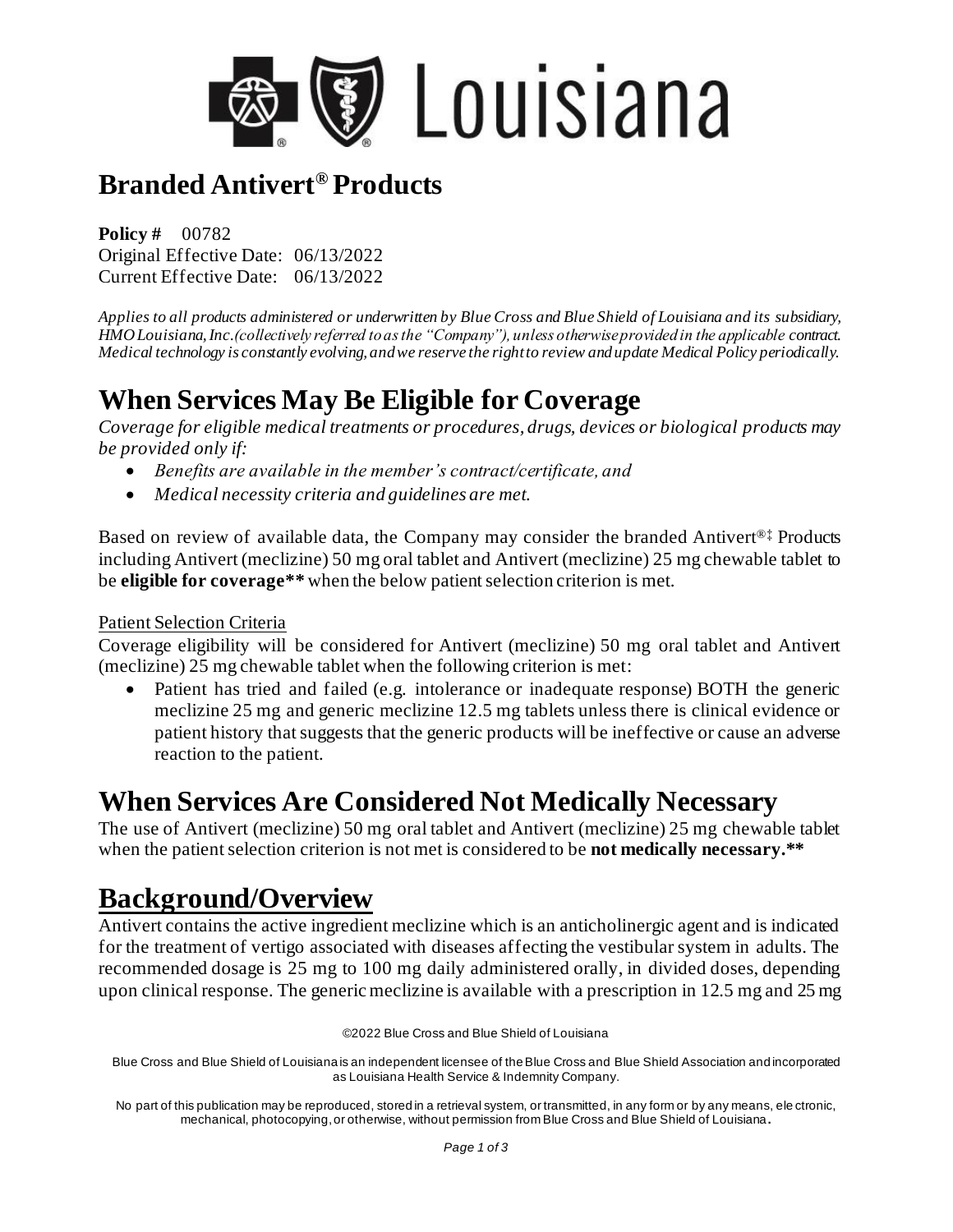

Branded Antivert® Products

Policy # 00782 Original Effective Date: 06/13/2022 Current Effective Date: 06/13/2022

tablets in addition to 12.5 mg tablets and 25 mg chewable tablets available over the counter. These generic options likely provide a more economical and equally effective treatment option for patients.

## **Rationale/Source**

This medical policy was developed through consideration of peer-reviewed medical literature generally recognized by the relevant medical community, U.S. Food and Drug Administration approval status, nationally accepted standards of medical practice and accepted standards of medical practice in this community, technology evaluation centers, reference to federal regulations, other plan medical policies, and accredited national guidelines.

Patient selection criteria presented in this policy take into account clinical evidence or patient history that suggest that the patient cannot tolerate the generic meclizine products. Based on review of available data, in the absence of the above-mentioned caveat, there is no advantage of using the branded Antivert products over the available generics.

### **References**

1. Antivert [package insert]. Casper Pharma LLC. East Brunswick, NJ. Updated July 2019.

# **Policy History**

Original Effective Date: 06/13/2022 Current Effective Date: 06/13/2022 05/05/2022 Medical Policy Committee review 05/11/2022 Medical Policy Implementation Committee approval. New policy. Next Scheduled Review Date: 05/2023

\*\*Medically Necessary (or "Medical Necessity") - Health care services, treatment, procedures, equipment, drugs, devices, items or supplies that a Provider, exercising prudent clinical judgment, would provide to a patient for the purpose of preventing, evaluating, diagnosing or treating an illness, injury, disease or its symptoms, and that are:

- A. In accordance with nationally accepted standards of medical practice;
- B. Clinically appropriate, in terms of type, frequency, extent, level of care, site and duration, and considered effective for the patient's illness, injury or disease; and

©2022 Blue Cross and Blue Shield of Louisiana

Blue Cross and Blue Shield of Louisiana is an independent licensee of the Blue Cross and Blue Shield Association and incorporated as Louisiana Health Service & Indemnity Company.

No part of this publication may be reproduced, stored in a retrieval system, or transmitted, in any form or by any means, electronic, mechanical, photocopying, or otherwise, without permission from Blue Cross and Blue Shield of Louisiana **.**